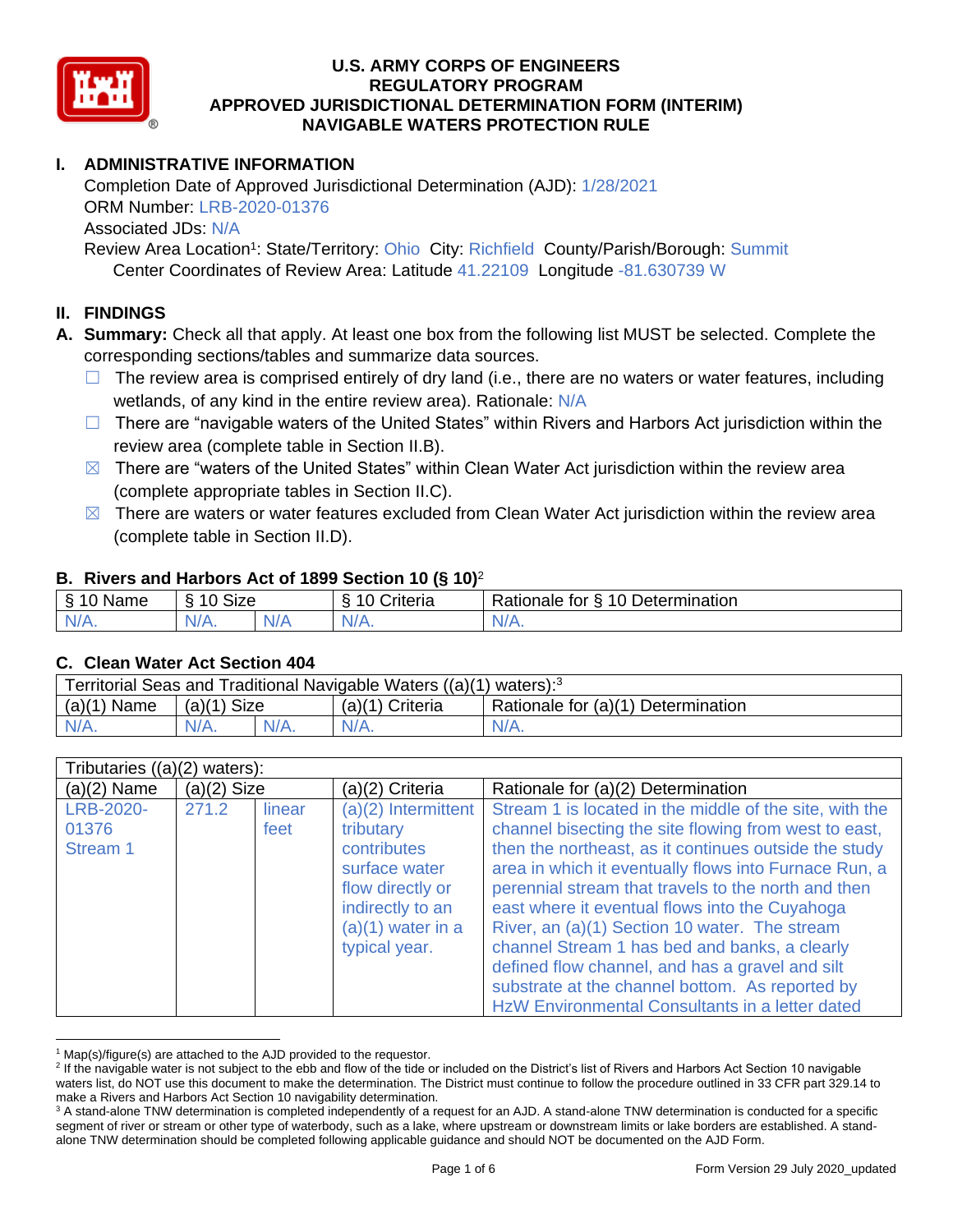

| Tributaries $((a)(2)$ waters): |               |                 |                                                                                                                                                                                                                                                                                                                                                                                                                                                                                                                                                                                                                                                                                                                                                                                                                                                                                                                                                                                                                                                                                                                                                                                                                                                                                                                                                                                                                                                                                                                                                                                                                                                                                                                                                                                                                                                                                                                                                                                                                                                                                                                            |
|--------------------------------|---------------|-----------------|----------------------------------------------------------------------------------------------------------------------------------------------------------------------------------------------------------------------------------------------------------------------------------------------------------------------------------------------------------------------------------------------------------------------------------------------------------------------------------------------------------------------------------------------------------------------------------------------------------------------------------------------------------------------------------------------------------------------------------------------------------------------------------------------------------------------------------------------------------------------------------------------------------------------------------------------------------------------------------------------------------------------------------------------------------------------------------------------------------------------------------------------------------------------------------------------------------------------------------------------------------------------------------------------------------------------------------------------------------------------------------------------------------------------------------------------------------------------------------------------------------------------------------------------------------------------------------------------------------------------------------------------------------------------------------------------------------------------------------------------------------------------------------------------------------------------------------------------------------------------------------------------------------------------------------------------------------------------------------------------------------------------------------------------------------------------------------------------------------------------------|
| $(a)(2)$ Name                  | $(a)(2)$ Size | (a)(2) Criteria | Rationale for (a)(2) Determination                                                                                                                                                                                                                                                                                                                                                                                                                                                                                                                                                                                                                                                                                                                                                                                                                                                                                                                                                                                                                                                                                                                                                                                                                                                                                                                                                                                                                                                                                                                                                                                                                                                                                                                                                                                                                                                                                                                                                                                                                                                                                         |
|                                |               |                 | 17AUG2020 with addendum map and photographs<br>received 21DEC2020, titled "Findings of an Aquatic<br>Resources Evaluation Conducted on a portion of<br>Parcel Number 5002684 in the Village of Richfield,<br>Summit County, Ohio," Stream 1 has intermittent<br>flow. The photographs provided in the report dated<br>8AUG2020 show some areas of pooling water, but<br>do not indicate flow, which supports an intermittent<br>flow determination as August is the dry season for<br>this area, as indicated in the Antecedent<br>Precipitation Tool (APT) report discussed below.<br>The characteristics described above are typical traits<br>of intermittent stream channels. Aerial and Oblique<br>imagery (ConnectExplorer Oblique Imagery, dated<br>22APR2020 & 24APR2019, and Google Earth Aerial<br>image, dated 11MAR2019) shows the stream<br>channel with water presence in each of these<br>photographs, supporting that stream 2 has<br>intermittent flow The USGS Quad OH-Richfield<br>dated 1994 shows this stream as a mapped dotted,<br>blue-line stream, which the legend indicates<br>intermittent flow for dotted blue-line streams further<br>supporting the (a)(2) intermittent trib<br>An APT report was conducted for the dates of the<br>consultant's site inspections and aerial imagery's<br>reviewed. The APT report data provides<br>consideration of the type of water flow conditions<br>that could be expected at this area. The aerial and<br>oblique imagery observed was for dates within the<br>wet season identifying normal conditions in March<br>and April 2019, and wetter than normal conditions in<br>April 2020 and moderate wetness reported for all of<br>these dates. The aerial and oblique imagery for<br>these dates showed saturation or water presence<br>throughout Stream 1 and Stream 2 could not be<br>seen (no water presence and a small defined<br>channel). So, with the normal conditions and<br>moderate wetness report, that indicates that the<br>intermittent flow determination for Stream 1 and<br>ephemeral flow conditions for Stream 2 is accurate. |
|                                |               |                 |                                                                                                                                                                                                                                                                                                                                                                                                                                                                                                                                                                                                                                                                                                                                                                                                                                                                                                                                                                                                                                                                                                                                                                                                                                                                                                                                                                                                                                                                                                                                                                                                                                                                                                                                                                                                                                                                                                                                                                                                                                                                                                                            |
|                                |               |                 | Similarly the dates of the consultants site visits<br>and photographs, August 8, 2020 and December 11,<br>2020 indicate normal conditions during the dry                                                                                                                                                                                                                                                                                                                                                                                                                                                                                                                                                                                                                                                                                                                                                                                                                                                                                                                                                                                                                                                                                                                                                                                                                                                                                                                                                                                                                                                                                                                                                                                                                                                                                                                                                                                                                                                                                                                                                                   |
|                                |               |                 | season with moderate wetness and the wet season<br>with mild wetness. Since some water was shown in                                                                                                                                                                                                                                                                                                                                                                                                                                                                                                                                                                                                                                                                                                                                                                                                                                                                                                                                                                                                                                                                                                                                                                                                                                                                                                                                                                                                                                                                                                                                                                                                                                                                                                                                                                                                                                                                                                                                                                                                                        |
|                                |               |                 | the photographs in December (wet season and<br>normal conditions) and no water was shown in the<br>channel of Stream 2 during August (Dry Season &                                                                                                                                                                                                                                                                                                                                                                                                                                                                                                                                                                                                                                                                                                                                                                                                                                                                                                                                                                                                                                                                                                                                                                                                                                                                                                                                                                                                                                                                                                                                                                                                                                                                                                                                                                                                                                                                                                                                                                         |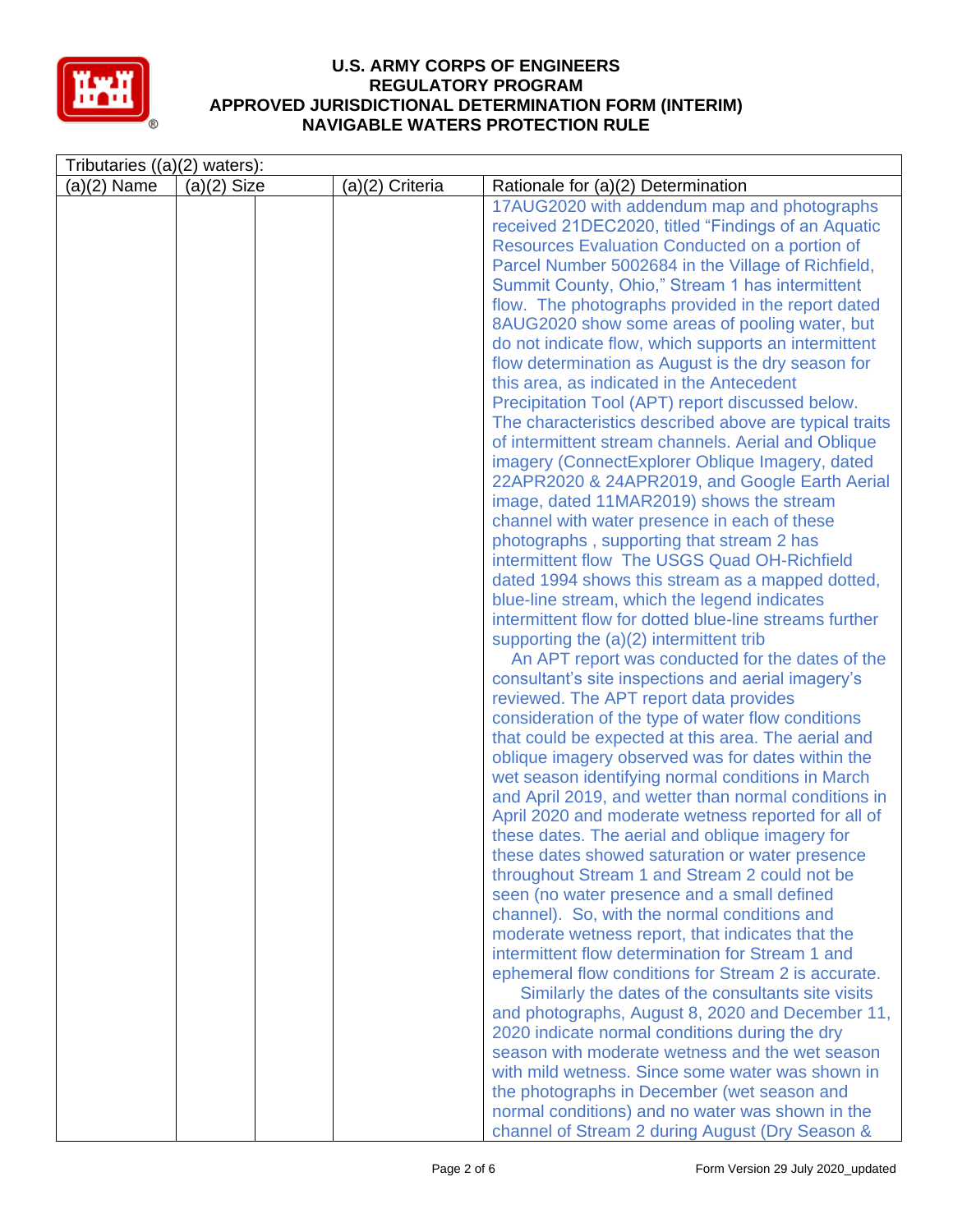

| Tributaries $((a)(2)$ waters): |               |                   |                                                                                                                                                                                                                                              |  |  |  |  |  |
|--------------------------------|---------------|-------------------|----------------------------------------------------------------------------------------------------------------------------------------------------------------------------------------------------------------------------------------------|--|--|--|--|--|
| $(a)(2)$ Name                  | $(a)(2)$ Size | $(a)(2)$ Criteria | Rationale for (a)(2) Determination                                                                                                                                                                                                           |  |  |  |  |  |
|                                |               |                   | normal conditions), this data also supports the flow<br>determinations for the streams.<br>Based on the above information, Stream 1 is an<br>(a)(2) tributary contributing surface water directly to<br>an $(a)(1)$ water in a typical year. |  |  |  |  |  |

| Lakes and ponds, and impoundments of jurisdictional waters $((a)(3)$ waters): |               |         |                   |                                    |  |  |  |
|-------------------------------------------------------------------------------|---------------|---------|-------------------|------------------------------------|--|--|--|
| $(a)(3)$ Name                                                                 | $(a)(3)$ Size |         | $(a)(3)$ Criteria | Rationale for (a)(3) Determination |  |  |  |
| N/A.                                                                          | $N/A$ .       | $N/A$ . | $N/A$ .           | $N/A$ .                            |  |  |  |

| Adjacent wetlands $((a)(4)$ waters): |                |         |                    |                                    |  |  |  |  |
|--------------------------------------|----------------|---------|--------------------|------------------------------------|--|--|--|--|
| $(a)(4)$ Name                        | Size<br>(a)(4) |         | (a)(4)<br>Criteria | Rationale for (a)(4) Determination |  |  |  |  |
| $N/A$ .                              | $N/A$ .        | $N/A$ . | $N/A$ .            | $N/A$ .                            |  |  |  |  |

# **D. Excluded Waters or Features**

| Excluded waters $((b)(1) - (b)(12))$ : <sup>4</sup> |                       |                |                                                                                                   |                                                                                                                                                                                                                                                                                                                                                                                                                                                                                                                                                                                                                                                                                                                                                                                                                                                                                                                                                                                                                                                                                                                                                                                                                                                          |  |  |  |  |
|-----------------------------------------------------|-----------------------|----------------|---------------------------------------------------------------------------------------------------|----------------------------------------------------------------------------------------------------------------------------------------------------------------------------------------------------------------------------------------------------------------------------------------------------------------------------------------------------------------------------------------------------------------------------------------------------------------------------------------------------------------------------------------------------------------------------------------------------------------------------------------------------------------------------------------------------------------------------------------------------------------------------------------------------------------------------------------------------------------------------------------------------------------------------------------------------------------------------------------------------------------------------------------------------------------------------------------------------------------------------------------------------------------------------------------------------------------------------------------------------------|--|--|--|--|
| <b>Exclusion Name</b>                               | <b>Exclusion Size</b> |                | Exclusion <sup>5</sup>                                                                            | Rationale for Exclusion Determination                                                                                                                                                                                                                                                                                                                                                                                                                                                                                                                                                                                                                                                                                                                                                                                                                                                                                                                                                                                                                                                                                                                                                                                                                    |  |  |  |  |
| LRB-2020-<br>01376 Stream 2                         | 77.6                  | linear<br>feet | (b)(3) Ephemeral<br>feature, including<br>an ephemeral<br>stream, swale,<br>gully, rill, or pool. | Stream 2 is a small ephemeral stream, that has<br>some flow into Stream 1 which connects to the<br>Cuyahoga River through other tributaries.<br>Stream 2 has bed and banks, but does not meet<br>the definition of an $(a)(1)$ , $(a)(2)$ , $(a)(3)$ or $(a)(4)$<br>water. It picks up overland sheet flow after rain<br>events and has no other sources of water,<br>resulting in ephemeral flow. The<br>leaves/deposition in the stream bed indicate a<br>lack of flow, as reported by the consultant for<br>their visit on December 11, 2020; photographs<br>were provided verifying this. The photographs<br>show bed and banks, but no flow although<br>pooled water is present in a couple locations<br>along the channel. The photographs provided by<br>the consultant also indicate that the substrate of<br>the stream is a silt/sediment bottom. The<br>photographs show no other signs of hydrology,<br>no OHWM, blackened leaves, water presence,<br>etc. This stream cannot be viewed from aerial<br>imagery. This stream was documented as a non-<br>RPW ephemeral stream in a previous Approved<br>Jurisdictional Determination (LRB-2009-01203<br>form 9 of 12 - Stream 7), dated 2009OCT30<br>under Rapanos regulations, which further |  |  |  |  |

<sup>4</sup> Some excluded waters, such as (b)(2) and (b)(4), may not be specifically identified on the AJD form unless a requestor specifically asks a Corps district to do so. Corps districts may, in case-by-case instances, choose to identify some or all of these waters within the review area.

 $5$  Because of the broad nature of the (b)(1) exclusion and in an effort to collect data on specific types of waters that would be covered by the (b)(1) exclusion, four sub-categories of (b)(1) exclusions were administratively created for the purposes of the AJD Form. These four sub-categories are not new exclusions, but are simply administrative distinctions and remain (b)(1) exclusions as defined by the NWPR.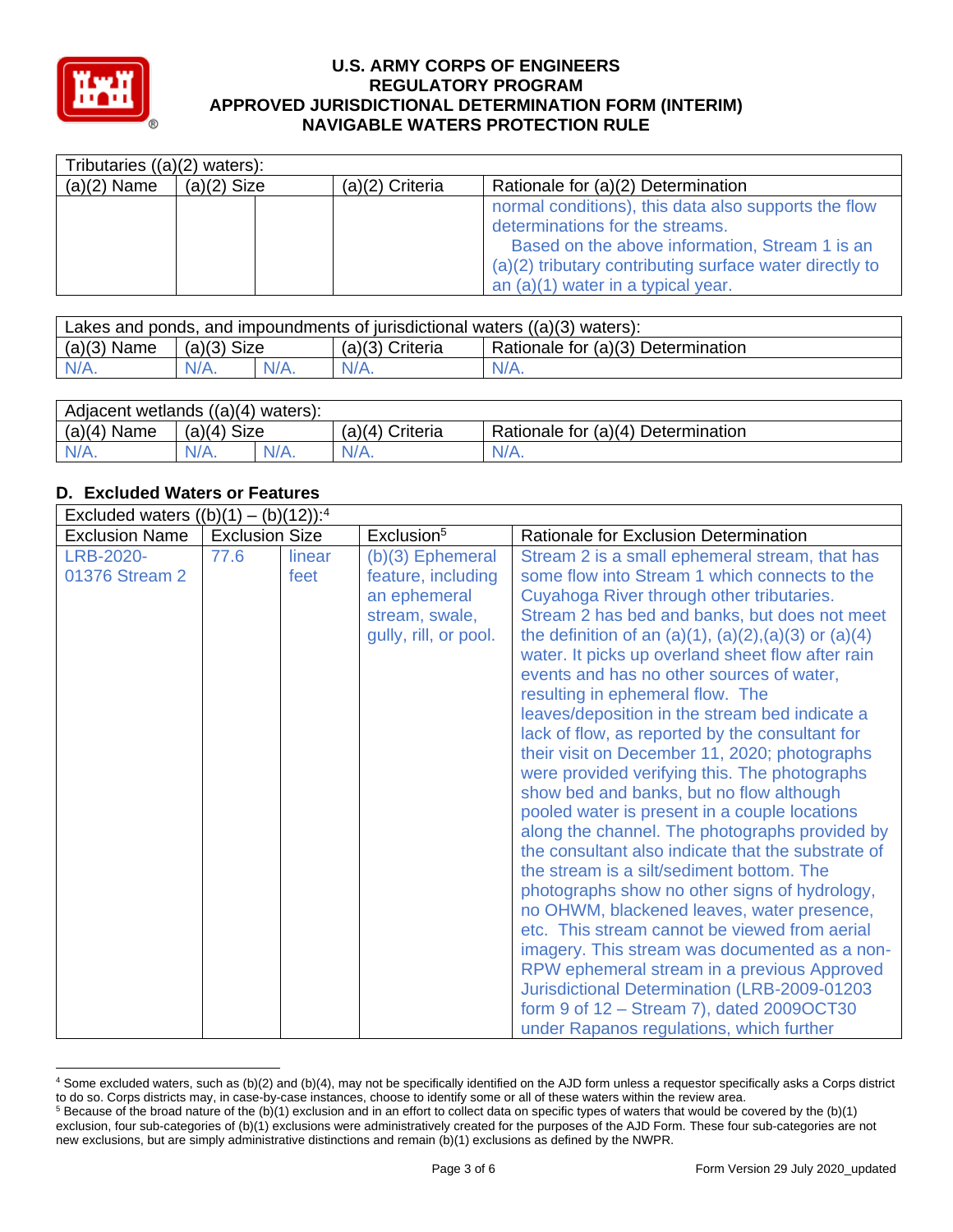

| Excluded waters $((b)(1) - (b)(12))$ : <sup>4</sup>              |                       |                |                                                                                                                                                 |                                                                                                                                                                                                                                                                                                                                                                                                                                                                                                                                                 |  |  |  |  |
|------------------------------------------------------------------|-----------------------|----------------|-------------------------------------------------------------------------------------------------------------------------------------------------|-------------------------------------------------------------------------------------------------------------------------------------------------------------------------------------------------------------------------------------------------------------------------------------------------------------------------------------------------------------------------------------------------------------------------------------------------------------------------------------------------------------------------------------------------|--|--|--|--|
| <b>Exclusion Name</b>                                            | <b>Exclusion Size</b> |                | Exclusion <sup>5</sup>                                                                                                                          | Rationale for Exclusion Determination                                                                                                                                                                                                                                                                                                                                                                                                                                                                                                           |  |  |  |  |
|                                                                  |                       |                |                                                                                                                                                 | supports that this stream has ephemeral flow.<br>An Antecedent Precipitation Tool (APT) report<br>was conducted for 8AUG2020 and 11DEC2021,<br>the date of the photographs and site visit by the<br>consultant, and the dates of aerial imagery<br>observed (ConnectExplorer Oblique Imagery,<br>dated 22APR2020 & 24APR2019, and Google<br>Earth Aerial image, dated 11MAR2019).<br>Based on the above information, Stream 2 is a<br>(b)(3) ephemeral feature, including an ephemeral<br>stream under the Navigable Waters Protection<br>Rule. |  |  |  |  |
| LRB-2020-<br>01376<br><b>Culverted</b><br>portion of<br>Stream 1 | 53.2                  | linear<br>feet | $(b)(1)$ Water or<br>water feature that<br>is not identified in<br>$(a)(1)-(a)(4)$ and<br>does not meet<br>the other $(b)(1)$<br>subcategories. | This feature is an existing culverted portion of<br>intermittent stream 1 located at the western<br>extent extending under Kinross Lakes Parkway.<br>It does not meet the definition an $(a)(1)$ , $(a)(3)$ ,<br>$(a)(4)$ water. The feature would meet the<br>definition of an $(a)(2)$ water except that 33 CFR<br>328.3(b)(6) indirectly refers to culverts as an<br>example of non-jurisdictional features (also see<br>85FR22303). Therefore, the feature is a (b)(1)<br>excluded water feature.                                           |  |  |  |  |

# **III. SUPPORTING INFORMATION**

**A. Select/enter all resources** that were used to aid in this determination and attach data/maps to this document and/or references/citations in the administrative record, as appropriate.

 $\boxtimes$  Information submitted by, or on behalf of, the applicant/consultant: HzW Environmental Consultants in a letter dated 17AUG2020 with addendum map and photographs received 21DEC2020, titled "Findings of an Aquatic Resources Evaluation Conducted on a portion of Parcel Number 5002684 in the Village of Richfield, Summit County, Ohio,"

This information is sufficient for purposes of this AJD. Rationale: N/A

 $\Box$  Data sheets prepared by the Corps: Title(s) and/or date(s).

 $\boxtimes$  Photographs: Aerial and Other: aerial imagery observed (ConnectExplorer Oblique Imagery, dated 22APR2020 & 24APR2019, and Google Earth Aerial image, dated 11MAR2019). Photographs submitted by HzW Environmental Consultants dated 8AUG2020 and 11DEC2020.

- $\Box$  Corps site visit(s) conducted on: N/A
- ☒ Previous Jurisdictional Determinations (AJDs or PJDs): LRB-2009-01203 AJD dated 30OCT2009.
- ☒ Antecedent Precipitation Tool: *provide detailed discussion in Section III.B*.
- ☒ USDA NRCS Soil Survey: https://websoilsurvey.sc.egov.usda.gov/App/WebSoilSurvey.aspx accessed on 11DEC2020.

☒ USFWS NWI maps: https://fwsprimary.wim.usgs.gov/wetlands/apps/wetlands-mapper/ - accessed 11DEC2020.

 $\boxtimes$  USGS topographic maps: https://livingatlas.arcgis.com/topoexplorer/index.html – accessed 13JAN2020. Reviewed USGS topographics from 1994 OH – West Richfield.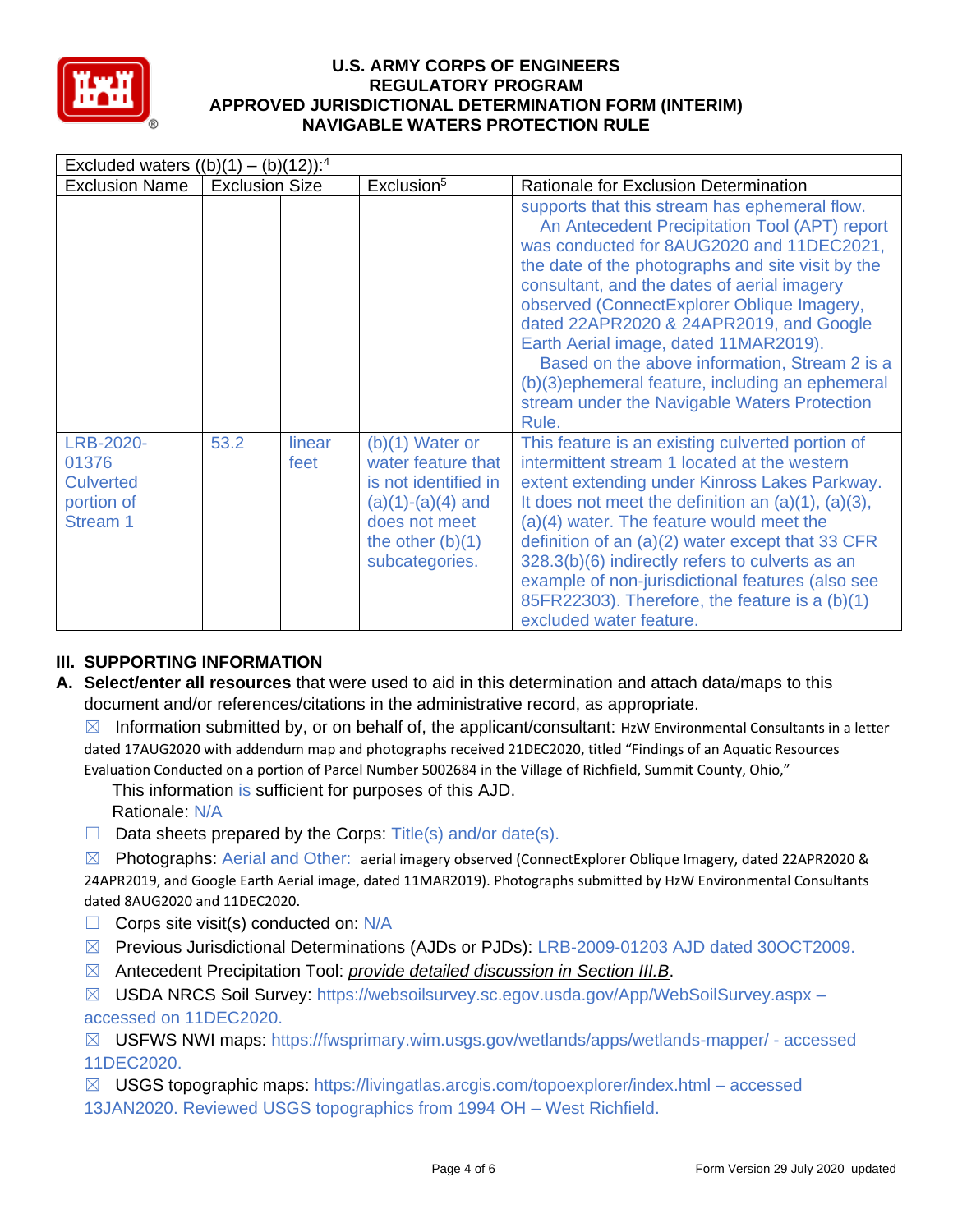

| Data Source (select)              | Name and/or date and other relevant information |  |  |  |  |
|-----------------------------------|-------------------------------------------------|--|--|--|--|
| <b>USGS Sources</b>               | $N/A$ .                                         |  |  |  |  |
| <b>USDA Sources</b>               | $N/A$ .                                         |  |  |  |  |
| <b>NOAA Sources</b>               | N/A                                             |  |  |  |  |
| <b>USACE Sources</b>              | $N/A$ .                                         |  |  |  |  |
| <b>State/Local/Tribal Sources</b> | $N/A$ .                                         |  |  |  |  |
| <b>Other Sources</b>              | $N/A$ .                                         |  |  |  |  |

#### **Other data sources used to aid in this determination:**

# **B. Typical year assessment(s): APT Methodology**

**The APT pulls precipitation data from NOAA's Daily Global Historical Climatology Network. The APT evaluates normal precipitation conditions based on the three 30-day periods preceding the observation date. For each period, a weighted condition value is assigned by determining whether the 30-day precipitation total falls within, above, or below the 70th and 30th percentiles for totals from the same date range over the preceding 30 years. The APT then makes a determination of "normal," "wetter than normal," or "drier than normal" based on the condition value sum. The APT also displays results generated via the Palmer Drought Severity Index (PDSI) and the University of Delaware WebWIMP.**

**For this study area a single-source location was used to calculate the APT data, as shown in the table below.**

**Inputs/Data Sources: Latitude(s)/Longitude(s): 41.22109, -81.6307 Observation Date(s): 3/11/2019, 4/24/2019, 4/22/2020, 8/8/2020, and 12/11/2020 Geographic Area(s) (Scope): Weather Station(s): Ravenna 2S, Medina 7.6 ENE, Cuyahoga Falls 0.7NE, Broadview Heights 1.5NW, Brecksville 1.7 SE, Brunswick 0.5NE, Akron, Akron Fulton INTL AP, Chippewa Lake**

| <b>Results:</b> |            |                |                                    |                   |                                                                    |
|-----------------|------------|----------------|------------------------------------|-------------------|--------------------------------------------------------------------|
| Latitude        | Longitude  | Date           |                                    |                   | PDSI Value PDSI Class Season ARC Score Antecedent Precip Condition |
| 41.22109        | $-81.6307$ | 3/11/2019 2.98 | <b>Moderate wetness Wet Season</b> |                   | <b>14 Normal Conditions</b>                                        |
| 41.22109        | $-81.6307$ | 4/24/2019 2.73 | <b>Moderate wetness Wet Season</b> |                   | <b>14 Normal Conditions</b>                                        |
| 41.22109        | $-81.6307$ | 4/22/2020 2.51 | <b>Moderate wetness Wet Season</b> |                   | 16 Wetter than Normal                                              |
|                 |            |                |                                    |                   |                                                                    |
| 41.22109        | $-81.6307$ | 12/11/2020     | <b>Moderate wetness Wet Season</b> |                   | <b>13 Normal Conditions</b>                                        |
| 41.22109        | $-81.6307$ | 8/8/2020       | <b>Mild wetness</b>                | <b>Dry Season</b> | <b>12 Normal Conditions</b>                                        |

**Conclusion(s): The APT report data provides consideration of the type of water flow conditions that could be expected at this area. The above data generated for the study area for the aerial and oblique imagery, and the consultant site visit dates supports the flow determinations for Stream 1 being intermittent and Stream 2 being ephemeral during a typical year.**

**C. Additional comments to support AJD:** Based on the above documentation and rationale, it has been determined that the study area includes one jurisdictional (a)(2) tributary– LRB-2020-01376 Stream 1 and